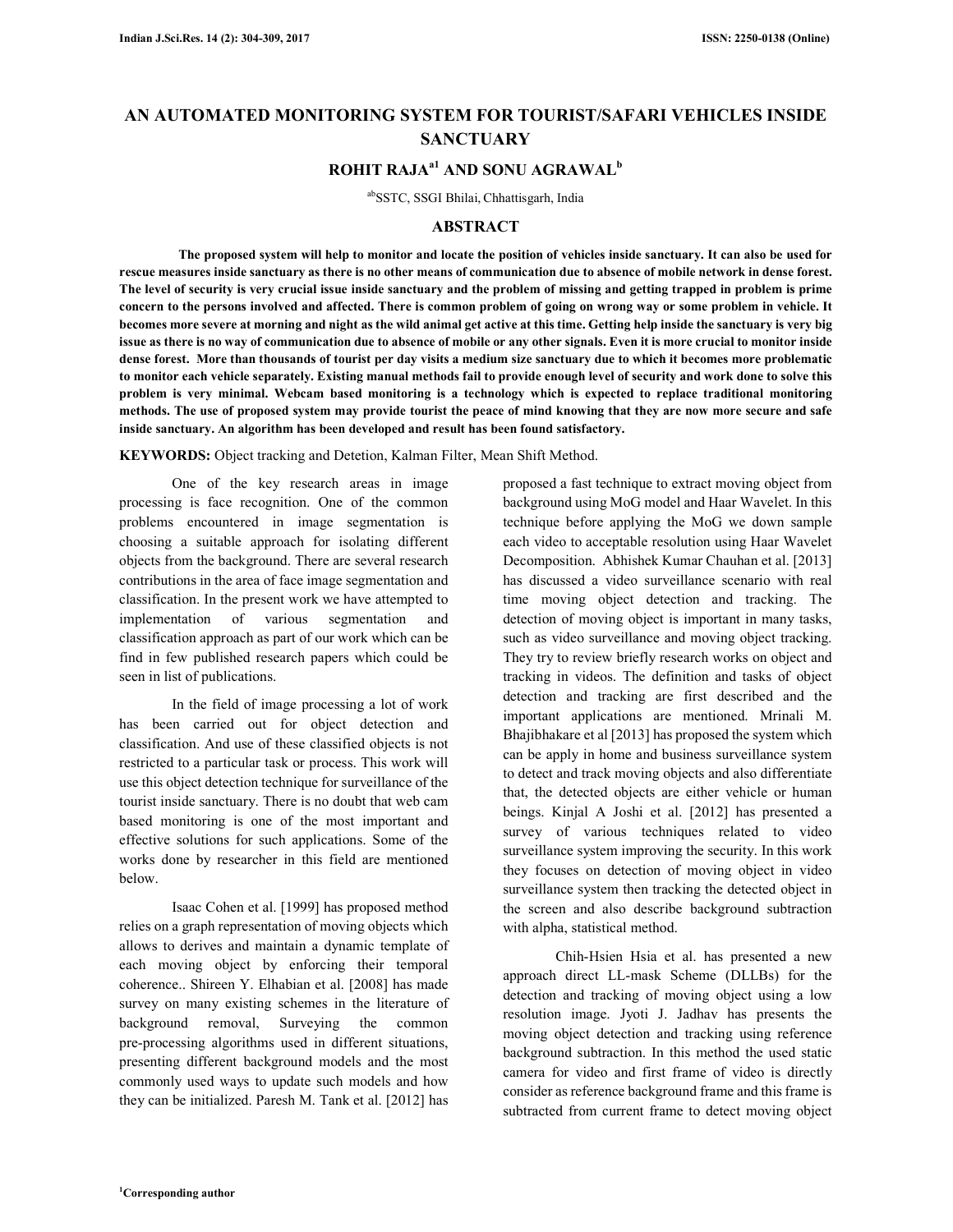and then set threshold T value. Jacinto Nascimento et al. [2006] has propose novel methods to evaluate the performance of object detection algorithms in video sequences. This procedure allows us to highlight characteristics which are specified of the method being used.

Sri Lasshmi Gogulamudi et al. [2012] has proposed a new approach for detection and tracking of multiple objects in video surveillance system using particle filtering techniques and considering environments factors which results in high computational overhead and low tracking accuracy. Pranab kumar Dhar et al. [2012] has proposed an efficient moving object detection method using enhanced edge localization mechanism and gradient directional masking for video surveillance system. In the proposed system gradient map images are initially generated from the input and backgrounds images using a gradient operator.

The paper has been organized in the following manner -: section 3 proposes the mathematical formulations and analysis, section 4 describes the simulated results and discussions, section 5 gives the concluding remarks and further scope of the work. Finally the last section incorporates all the references been made for the completion of this work.

# **SOLUTION AND PROPOSED METHODOLOGY**

The objective of this thesis is to investigate and develop a systematic approach for analysis of biometric security system using artificial neural network (ANN) and fuzzy logic within a single framework of biometrical study and analysis. The present work aims to analyze and discuss experimentally the aforesaid problem in the subsequent subsections.

#### **Mathematical Analysis**

Based on the assumption that the original image is additive with noise. To compute the approximate shape of the wavelet (that is, any real valued function of time possessing some structure), in a noisy image and also to estimate its time of occurrence, two methods are available, first one is a simple structural analysis and the second one is the template matching technique. For the detection of wavelets in noisy image, assume a class of wavelets,  $Si(t)$ ,  $I = 0,...N-1$ , all having some common structure. Based on this assumption that noise is additive, then the corrupted image has been modeled by the equation -:

$$
X(m,n) = i(m,n) + G d(m,n)
$$
\n<sup>(1)</sup>

Where,  $i(m,n)$  is the clean image,  $d(m,n)$  is the noise and G is the term for signal-to-noise ratio control. To de-noise this image, wavelet transform has been applied. Let the mother wavelet or basic wavelet be  $\psi(t)$ , which yields to,

 $\psi(t) = \exp(j2\pi ft - t2/2)$  (2)

Further as per the definition of continuous wavelet transform CWT  $(a, \tau)$ , the relation yields to,

$$
CWT (a, \tau) = (1/\sqrt{a}) \int x(t) \psi \{ (t-\tau)/a \} dt \qquad (3)
$$

The parameters obtained in equation (3) has been discretized, using discrete parameter wavelet transform, DPWT  $(m, n)$ , by substituting  $a = a$ om,  $\tau$ =n $\tau$ Oaom. Thus equation (3) in discrete form results to equation (4),

DPWT (m, n) = 2-m/2Σk Σl x(k, l)  $\psi$ (2-m k– n) (4)

where 'm' and 'n' are the integers, a0 and τ0 are the sampling intervals for 'a' and ' $\tau$ ',  $x(k, l)$  is the enhanced image. The wavelet coefficient has been computed from equation (4) by substituting  $a0 = 2$  and  $\tau$ 0 = 1. Further the enhanced image has been sampled at regular time interval 'T' to produce a sample sequence {i  $(mT, nT)$ , for m = 0,1,2, M-1 and n=0,1,2,...N-1 of size M x N image. After employing discrete fourier transformation (DFT) method, it yields to the equation of the form,

I (u, v) = 
$$
\sum_{m=0}^{m-1} \sum_{n=0}^{n-1} i(m, n) \exp(-j2\pi(um/M + vn/N))
$$
 (5)

For u=0,1,2,…,M-1 and v = 0, 1, 2, ……..,N-1

In order to compute the magnitude and power spectrum along with phase angle, conversion from time domain to frequency domain has been done. Mathematically, this can be formulated as, Let  $R(u,v)$ and  $A(u, v)$  represent the real and imaginary components of I(u,v) respectively.The Fourier or Magnitude spectrum yields.

$$
|\mathbf{I}(u, v)| = [\mathbf{R2}(u, v) + \mathbf{A2}(u, v)]1/2 \tag{6}
$$

The phase angle of the transform is defined as,

$$
\varphi(u, v) = \tan^{-1}[A(u, v) / R(u, v)]
$$
\n(7)

The power spectrum is defined as the square of the magnitude spectrum. Thus squaring equation (6), it yields,

 $P (u,v) = |I (u,v)|^2 = R 2 (u,v) + A2 (u,v)$  (8) Due to squaring, the dynamic range of the values in the spectrum has been found very large. Thus to normalize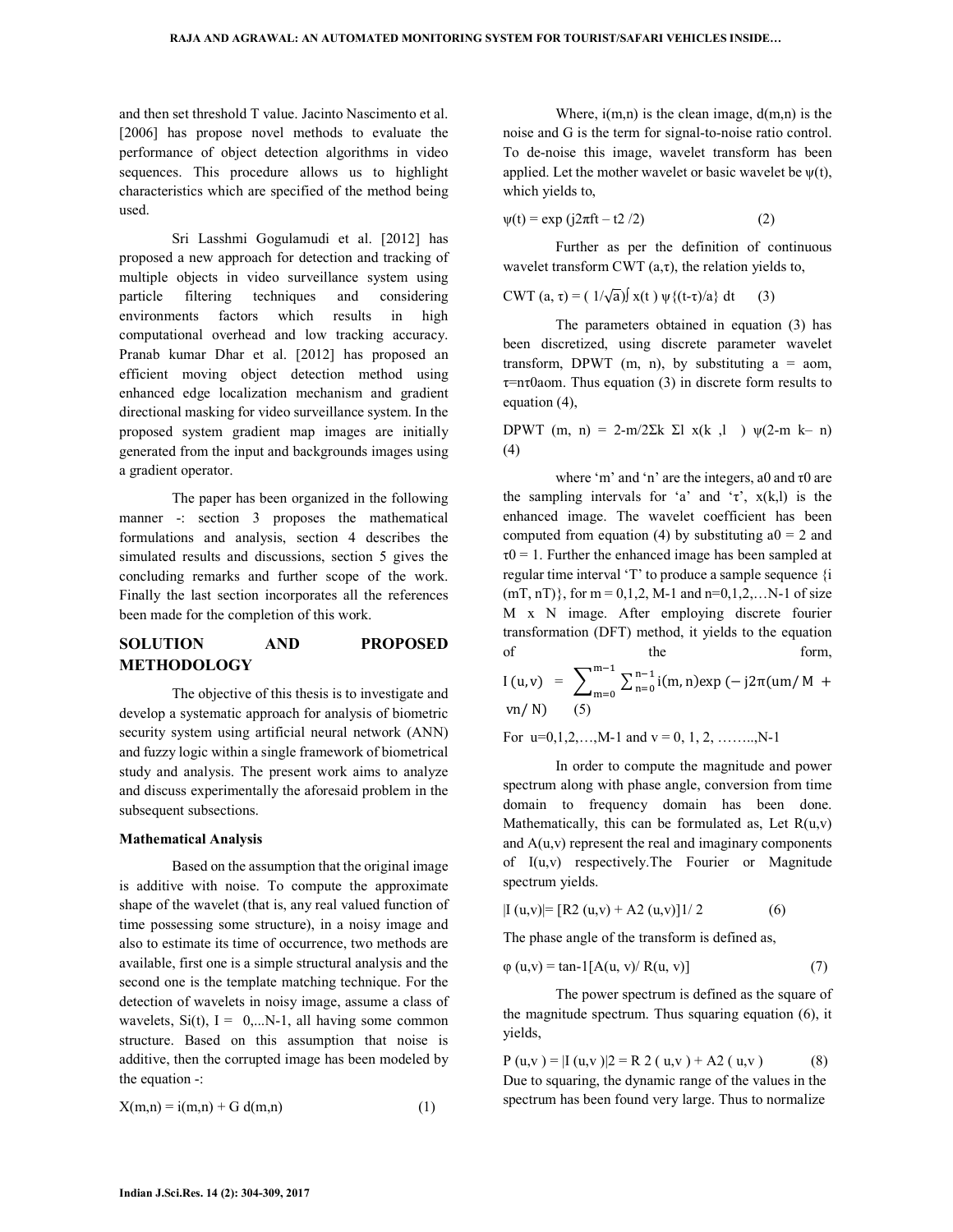this, logarithmic transformation has been applied in equation (6). Thus, it yields.

$$
|I (u,v)| \text{ normalize} = \log(1 + |I (u,v)|)
$$
 (9)

The expectation value of the enhanced image has been computed and it yields to the relation,

$$
E[I(u,v)] = 1/MN \sum_{u=0}^{M-1} \sum_{v=0}^{N-1} I(u,v)
$$
 (10)

where 'E' denotes expectation. The variance of the enhanced image has been computed by using the relation,

Var[I(u,v)] = E{[I(u,v) – I'(u,v)]<sup>2</sup> } (11)

The auto-covariance of an enhanced image has also been computed using the relation,

$$
C_{xx}(u,v) = E\{[I(u,v) - I'(u,v)][I(u,v) - I'(u,v)]\}
$$
 (12)

Then the power spectrum density has been computed from equation (12),

P<sub>E</sub>(f)=  
\n
$$
\sum_{m=0}^{M-1} \sum_{n=0}^{N-1} (Cxx(u, v)W(m, n)exp(-j2πf(m + n))
$$
\n(13)

where  $C_{xx}(m,n)$  is the auto-covariance function with 'm' and 'n' samples and W(m,n) is the Blackman window function with 'm' and 'n' samples. The DCT has normal, separable and energy compaction property. Although DCT does not separate frequencies, it is a powerful signal de-correlator. It is a real-valued function and thus can be more efficiently in real-time operation. It is a technique that converts a spatial domain waveform into its constituent frequency components as represented by set coefficients. Most of the signal information tends to be concentrated in a low frequency component of the DCT. The data compression has been performed using discrete cosine transform (DCT), given below,

DCT<sub>c</sub>(u,v)=  
\nm)/MN (14) 
$$
\sum_{m=0}^{M-1} \sum_{n=0}^{N-1} I(m,n) \cos (2\pi T(m +
$$

These variations has been studied and analyzed further for the improvement of the performance of the system in the present research work. Thus the mechanism of object detection and tracking has been adopted to justify the study and analysis of automatic monitoring system. As little amount of work has been done in this area, using soft-computing techniques, hence through the present research work, commendable and remarkable results have been obtained through the mechanism of image object detection and tracking using soft-computing techniques. In the present work ANN

and FSR have been employed as soft-computing tools and results of developed algorithms is compared with Kalman Filter, Mean Shift Method. The present research work has been carried out in two different phases: modeling phase and simulation phase. The schematic workflow diagram for the modeling phase has been shown in the figure 1.



#### **Figure 1: Schematic diagram for Modeling Phase**

In the modeling phase as shown in the figure 1, first an input image is enhanced and compressed for the removal of distortion with loss-less information, second the object of interest is selected for cropping and trimming and hence image warping has been applied, later on at third, the trimmed image has been segmented for edge detection, fourth detection of the region of interest, fifth the relevant features have been extracted and sixth using artificial neural network the feature vectors have been utilized for framing a corpus or knowledge-based model called For Automatic monitoring system. In the simulation phase, the model has been utilized for simulating trained and test patterns. To summarize this simulation process first an unknown image sequence form vedio has been studied with proper enhancement, cropping, trimming, segmentation and detection and tracking. In the enhancement stage removal of noise from the image has been carried out. Later preprocessing stage has been applied for further compression, dilation, erosion and computation of connected components for segmentation. Hence detection of ROI has been done using known algorithms or methods. After detecting proper ROI post-processing stage has been carried out for feature extraction. Then relevant features have been extracted and hence compared with the knowledge-based model or corpus. Kalman filter is a recursive measurement process, it can run in real time which involves in a process of prediction and correction repeatedly till the predicted object path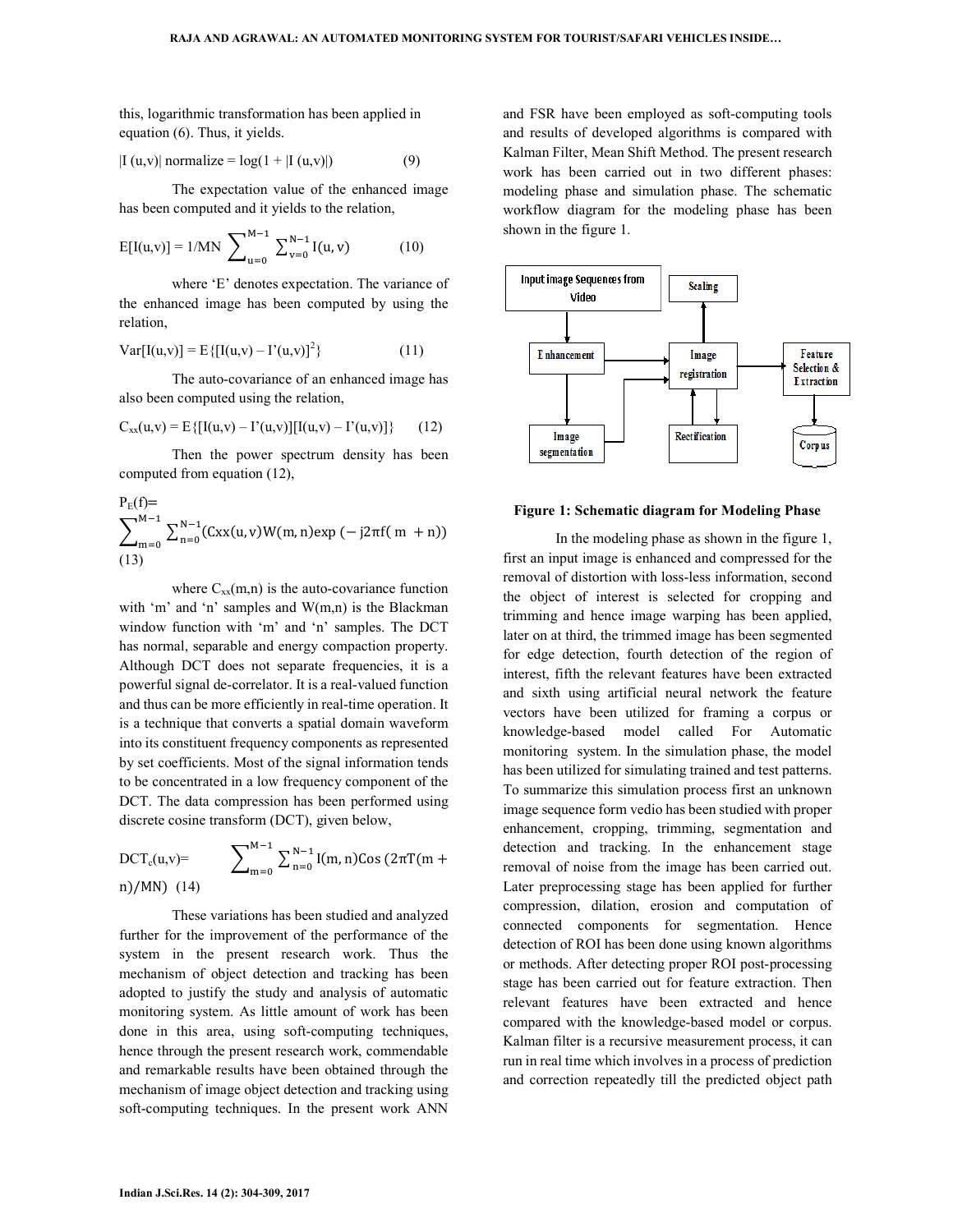and original object path get coincided which results in tracking of the moving object.

Kalmal filter involves the following steps:

- 1) Prediction
- 2) Correction using the measurement



**Figure 2: Workflow diagram of simulation phase**

Mean shift is a non-parametric feature-space analysis technique for locating the maxima of a density function, a so-called mode-seeking algorithm

Mean shift is a procedure for locating the maxima of a density function given discrete data sampled from that function. It is useful for detecting the modes of this density. for a so-called mode-seeking algorithm<br>high a so-called mode-seeking algorithm<br>Mean shift is a procedure for locating the<br>of a density function given discrete data<br>from that function. It is useful for detecting the

Although the mean shift algorithm has been widely used in many applications, a rigid proof for the convergence of the algorithm using a general kernel in a high dimensional space is still missing. The convergence of the mean shift algorithm in one-dimension with a differentiable, convex, and strictly decreasing profile function showed by some researchers. However, the one-dimensional case has limited real world applications. Also, the convergence of the algorithm in higher dimensions with a finite number of the (or isolated) stationary points has been proved. However, a sufficient condition for a general kernel function to have finite (or isolated) stationary points has not been provided. Although the mean shift algorithm has been widely used in many applications, a rigid proof for the convergence of the algorithm using a general kernel in a high dimensional space is still missing. The convergence of the me

### **Proposed algorithms: algorithms:-Algorithms for Automatic monitoring system**

- 1.Read the input image sequence and hence convert into gray scale image
- 2. Perform filtering for the removal of noise from the image and select region of interest and also object of interest Perform filtering for the removal of noise from the<br>image and select region of interest and also object of<br>interest<br>Perform morphological image processing for thinning<br>and thickening of the objects<br>Crop the image and extra
- 3. Perform morphological image processing for thinning and thickening of the objects
- 4.Crop the image and extract features along with relevant parameters
- 5. Employ statistical methods of computing like cross-correlation and auto-correlation with deviation of neighboring pixels using 4-pai of pixel pairing
- 6. Employ fuzzy-c means clustering method for the Employ fuzzy-c means clustering method for the computation of different pattern of moving object. Hence compute the mean of the clusters.
- 7. Parameters in the form of corpus as a trained data set Plot the results and store the extracted.

#### **RESULTS AND DISCUSSION**

The present section of the paper describes the experimental results. The present work has been carried out in two phases: modeling and simulation. Modeling involves formation of corpus of vehicles and animals of century. In this process a known image video has to be fed as input. Then it has to be pre-processed for enhancement and segmentation. The enhancement is done for filtering any noise present in the image. Later on it is segmented using connected component method. Discrete Cosine Transform (DCT) is employed for loss-less compression of input human face-image. Segmentation is carried out for the detection of the boundaries of the objects present in the image and also used in detecting the connected components between pixels. Hence the Region of Interest (ROI) is detected and the relevant features are extracted. The physical characteristics have been calculated using Euclidean distance measures. Based on these features relevant parameters have to be extracted. The relevant feature based parameters that have been extracted are fed as input to an Artificial Neuron. Here the feed network has to be used as a topology and backpropagation as a learning rule for the formation of corpus or knowledge-based model called Automatic monitoring System (AMS). Understanding involves utilization of the AHFM model for recognition of physiological and behavioral traits. The recognit mean of the clusters.<br>
orm of corpus as a trained data set<br>
store the extracted.<br> **ISCUSSION**<br>
section of the paper describes the<br>
The present work has been carried<br>
odeling and simulation. Modeling<br>
corpus of vehicles and video has to be fed as input. Then it has to be<br>pre-processed for enhancement and segmentation. The<br>enhancement is done for filtering any noise present in<br>the image. Later on it is segmented using connected<br>component metho backpropagation as a learning rule for the formation of corpus or knowledge-based model called Automatic monitoring System (AMS). Understanding involves utilization of the AHFM model for recognition of physiological and be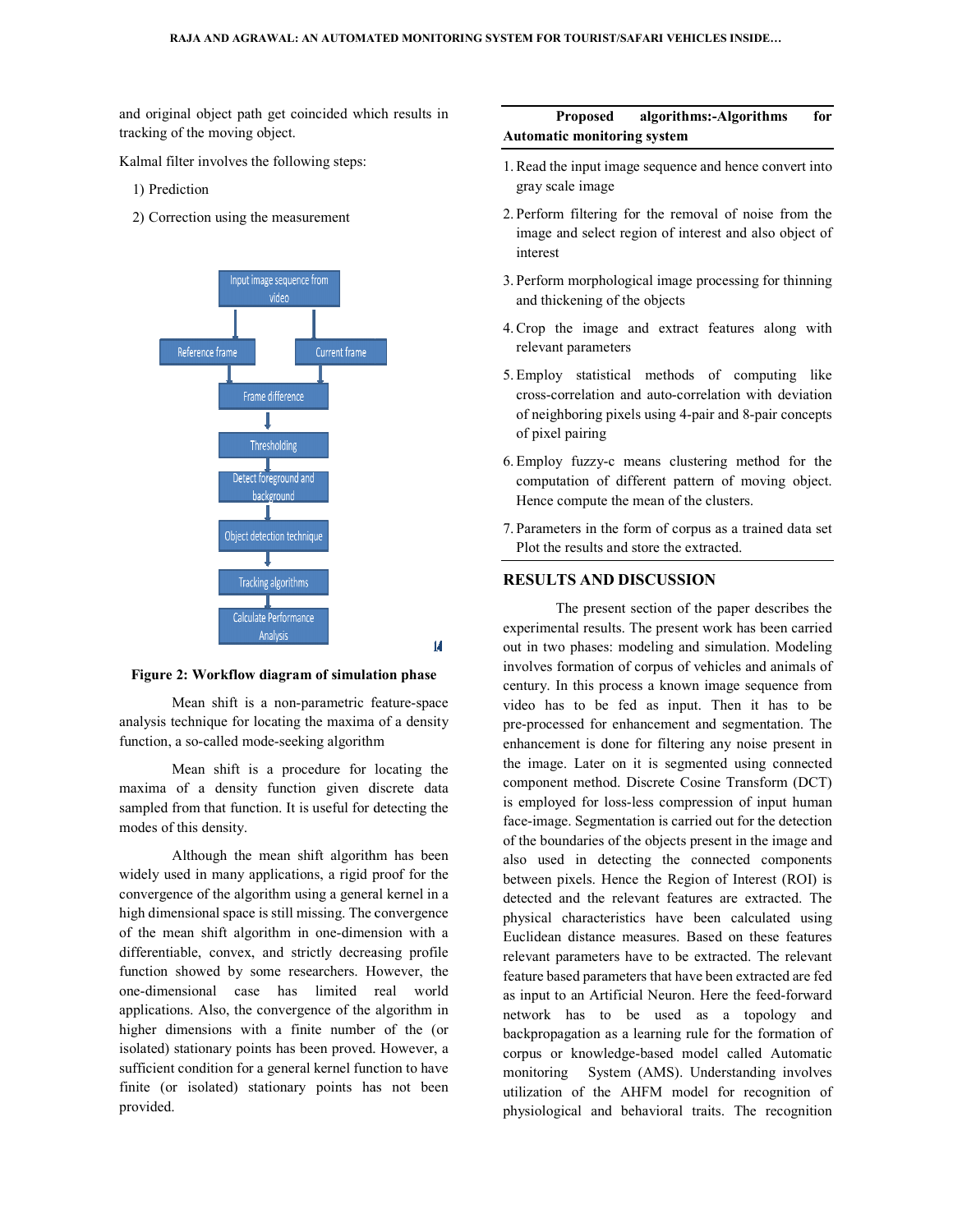process has been done by using neuro-genetic based behavioral lifting scheme of wavelet transform. The AMS model has to be optimized for the best match of features using forward-backward dynamic programming method and genetic algorithm method. The classification has been carried out using Bayesian Classification for the determination inputimage sequence.



**Figure 3: On Applying MMST Algorithm for Vehicle Tracking** 



**Figure 4: On Applying Kalman Filter Method for Vehicle Tracking** 



**Figure 5: On Applying develop algorithms for moving object detection and tracking** 

## **Table 1: Number of frame and with accuracy with different algorithms**

| Number of frames | <b>MMST</b> | ΚF   | DA   |
|------------------|-------------|------|------|
| 200              | 64          | 57   | 67.5 |
| 150              | 64.5        | 56   | 68   |
| 100              | 64.2        | 55   | 58.7 |
| 75               | 60          | 53   | 68   |
| 50               | 58          | 49.5 | 62.5 |
| 25               | 54          | 38.6 | 38.5 |
| 15               | 46.5        | 25   | 19.2 |
| 10               | 40          | 16   | 8.4  |
| 5                | 25          | 0.4  | 8.6  |
|                  | 0.3         | 0.3  | 0.1  |





## **Figure 6: Comparison Developed algorithms with MMST and Kalman Filter Object tracking methods**

### **CONCLUSION**

In Conclusion, we have utilized a new, real world source of images to test a verity of algorithms for holistic performance with respect to the potential application of object detection and tracking methods. The Developed algorithms has been tested and accuracy is 70% at the cost of high computations and memory requirements.

#### **REFERENCES**

- Issac Cohen, Gerard Medioni [1999], Detecting and Tracking moving Objects for Video Surveillance, In IEEE Proc. Computer Vision and Pattern Recognition in Fort Collins, pp. 1-6, June 23-25.
- Shureen Y. Elhabian, Khaled M. Sayed and Sumaya H. Ahmed [2008], Moving Object Detection in Spatial Domain using Background Removal Techniques-state-of-Art, In recent patents in Computer Science 2008, Vol.1, pp-32-54.